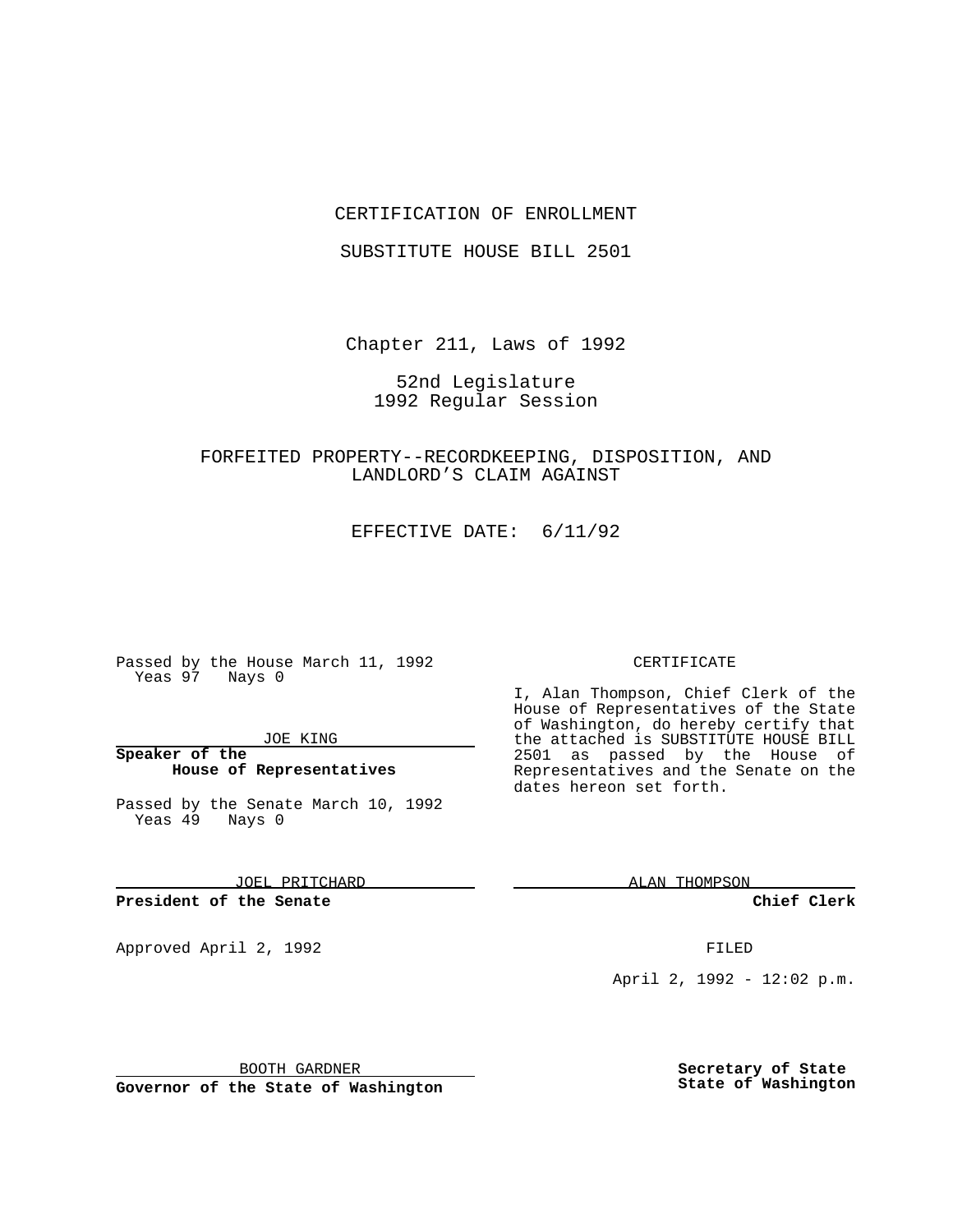## **SUBSTITUTE HOUSE BILL 2501** \_\_\_\_\_\_\_\_\_\_\_\_\_\_\_\_\_\_\_\_\_\_\_\_\_\_\_\_\_\_\_\_\_\_\_\_\_\_\_\_\_\_\_\_\_\_\_

\_\_\_\_\_\_\_\_\_\_\_\_\_\_\_\_\_\_\_\_\_\_\_\_\_\_\_\_\_\_\_\_\_\_\_\_\_\_\_\_\_\_\_\_\_\_\_

## AS AMENDED BY THE SENATE

Passed Legislature - 1992 Regular Session

#### **State of Washington 52nd Legislature 1992 Regular Session**

**By** House Committee on Housing (originally sponsored by Representatives Wineberry, Ballard, Ogden, Mitchell, P. Johnson, Franklin, D. Sommers, Winsley, Paris, Van Luven, Bowman, Brough and Wynne)

Read first time 02/07/92.

1 AN ACT Relating to landlords' claims on tenants' property; 2 reenacting and amending RCW 69.50.505; and repealing 1992 c ... (2SSB 3 5318) s 5.

4 BE IT ENACTED BY THE LEGISLATURE OF THE STATE OF WASHINGTON:

5 **Sec. 1.** RCW 69.50.505 and 1990 c 248 s 2 and 1990 c 213 s 12 are 6 each reenacted and amended to read as follows:

7 (a) The following are subject to seizure and forfeiture and no 8 property right exists in them:

 (1) All controlled substances which have been manufactured, distributed, dispensed, acquired, or possessed in violation of this chapter or chapter 69.41 or 69.52 RCW, and all hazardous chemicals, as defined in RCW 64.44.010, used or intended to be used in the 13 manufacture of controlled substances;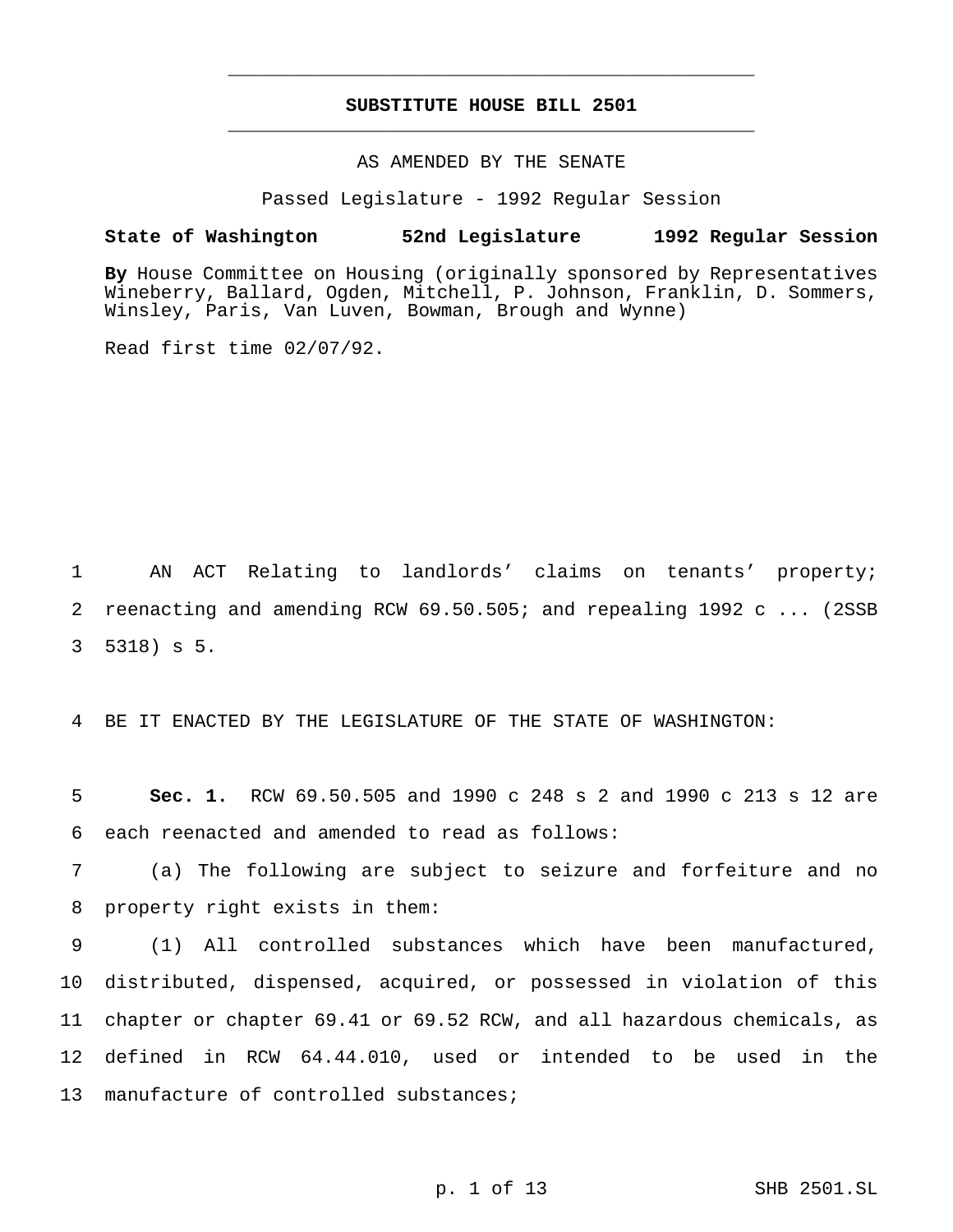(2) All raw materials, products, and equipment of any kind which are used, or intended for use, in manufacturing, compounding, processing, delivering, importing, or exporting any controlled substance in violation of this chapter or chapter 69.41 or 69.52 RCW;

 (3) All property which is used, or intended for use, as a container for property described in paragraphs (1) or (2);

 (4) All conveyances, including aircraft, vehicles, or vessels, which are used, or intended for use, in any manner to facilitate the sale, delivery, or receipt of property described in paragraphs (1) or (2), except that:

 (i) No conveyance used by any person as a common carrier in the transaction of business as a common carrier is subject to forfeiture under this section unless it appears that the owner or other person in charge of the conveyance is a consenting party or privy to a violation 15 of this chapter or chapter 69.41 or 69.52 RCW;

 (ii) No conveyance is subject to forfeiture under this section by reason of any act or omission established by the owner thereof to have been committed or omitted without the owner's knowledge or consent;

 (iii) No conveyance is subject to forfeiture under this section if used in the receipt of only an amount of marijuana for which possession constitutes a misdemeanor under RCW 69.50.401(e);

 (iv) A forfeiture of a conveyance encumbered by a bona fide security interest is subject to the interest of the secured party if the secured party neither had knowledge of nor consented to the act or omission; and

 (v) When the owner of a conveyance has been arrested under this chapter or chapter 69.41 or 69.52 RCW the conveyance in which the person is arrested may not be subject to forfeiture unless it is seized or process is issued for its seizure within ten days of the owner's arrest;

SHB 2501.SL p. 2 of 13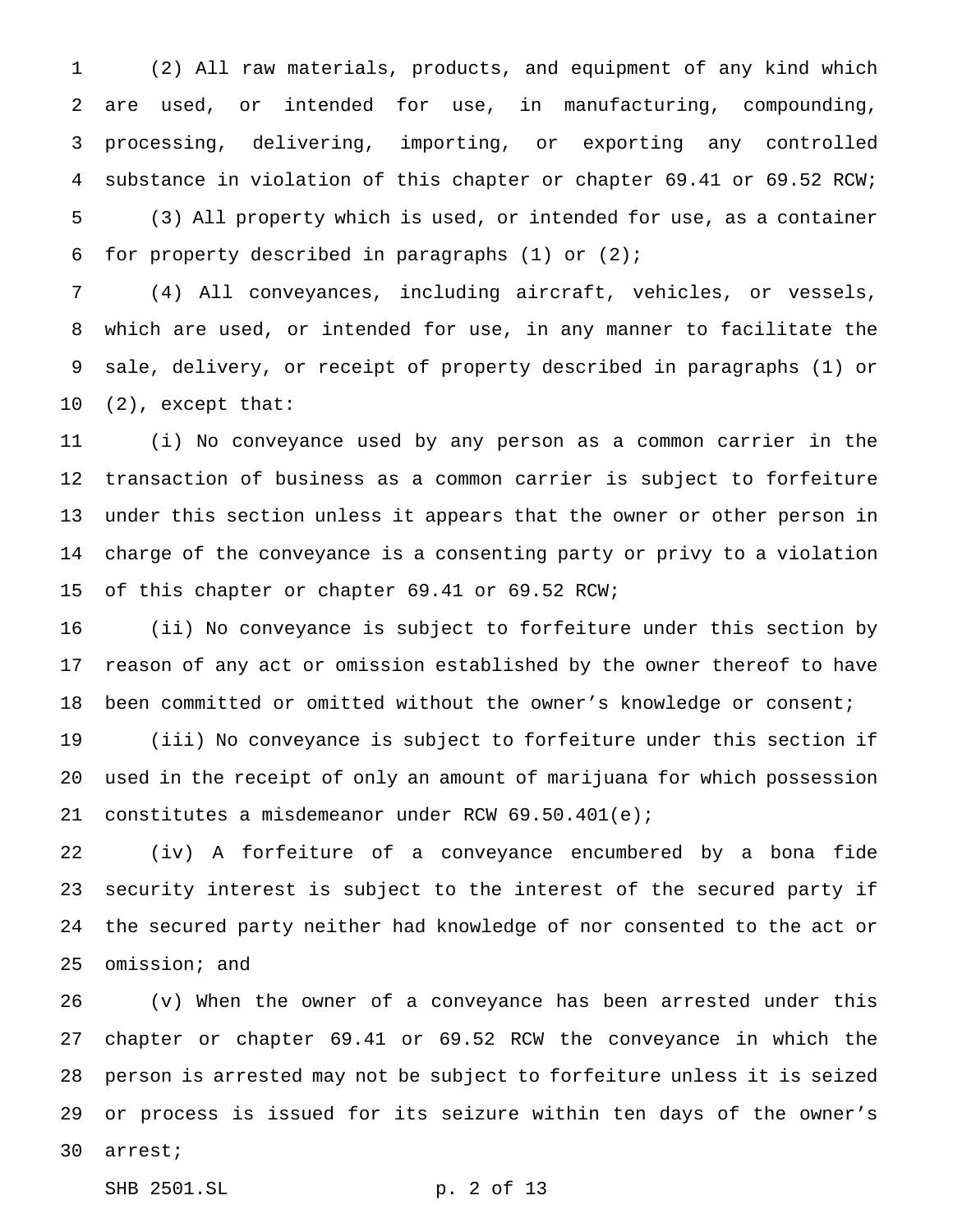(5) All books, records, and research products and materials, including formulas, microfilm, tapes, and data which are used, or intended for use, in violation of this chapter or chapter 69.41 or 69.52 RCW;

(6) All drug paraphernalia;

 (7) All moneys, negotiable instruments, securities, or other tangible or intangible property of value furnished or intended to be furnished by any person in exchange for a controlled substance in violation of this chapter or chapter 69.41 or 69.52 RCW, all tangible or intangible personal property, proceeds, or assets acquired in whole or in part with proceeds traceable to an exchange or series of exchanges in violation of this chapter or chapter 69.41 or 69.52 RCW, and all moneys, negotiable instruments, and securities used or intended to be used to facilitate any violation of this chapter or chapter 69.41 or 69.52 RCW: PROVIDED, That a forfeiture of money, negotiable instruments, securities, or other tangible or intangible property encumbered by a bona fide security interest is subject to the interest of the secured party if, at the time the security interest was created, the secured party neither had knowledge of nor consented to the act or omission: PROVIDED FURTHER, That no personal property may be forfeited under this paragraph, to the extent of the interest of an owner, by reason of any act or omission which that owner establishes was committed or omitted without the owner's knowledge or consent; and

 (8) All real property, including any right, title, and interest in the whole of any lot or tract of land, and any appurtenances or improvements which are being used with the knowledge of the owner for the manufacturing, compounding, processing, delivery, importing, or exporting of any controlled substance, or which have been acquired in whole or in part with proceeds traceable to an exchange or series of exchanges in violation of this chapter or chapter 69.41 or 69.52 RCW,

p. 3 of 13 SHB 2501.SL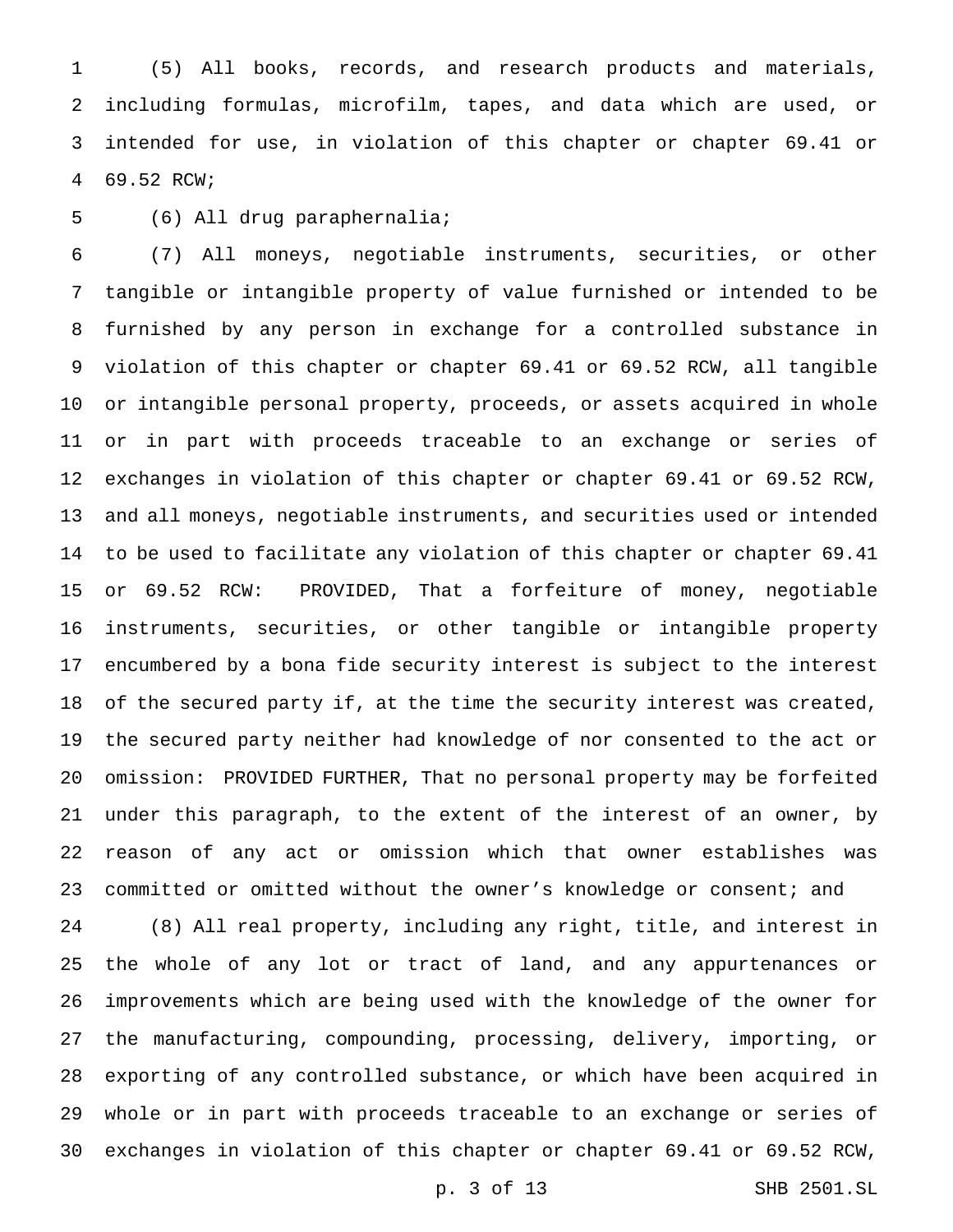if such activity is not less than a class C felony and a substantial nexus exists between the commercial production or sale of the controlled substance and the real property: PROVIDED, That:

 (i) No property may be forfeited pursuant to this subsection, to the extent of the interest of an owner, by reason of any act or omission committed or omitted without the owner's knowledge or consent; (ii) The bona fide gift of a controlled substance, legend drug, or imitation controlled substance shall not result in the forfeiture of real property;

 (iii) The possession of marijuana shall not result in the forfeiture of real property unless the marijuana is possessed for commercial purposes, the amount possessed is five or more plants or one pound or more of marijuana, and a substantial nexus exists between the possession of marijuana and the real property. In such a case, the intent of the offender shall be determined by the preponderance of the evidence, including the offender's prior criminal history, the amount of marijuana possessed by the offender, the sophistication of the activity or equipment used by the offender, and other evidence which demonstrates the offender's intent to engage in commercial activity; (iv) The unlawful sale of marijuana or a legend drug shall not result in the forfeiture of real property unless the sale was forty grams or more in the case of marijuana or one hundred dollars or more in the case of a legend drug, and a substantial nexus exists between

the unlawful sale and the real property; and

 (v) A forfeiture of real property encumbered by a bona fide security interest is subject to the interest of the secured party if the secured party, at the time the security interest was created, neither had knowledge of nor consented to the act or omission.

 (b) Real or personal property subject to forfeiture under this chapter may be seized by any board inspector or law enforcement officer SHB 2501.SL p. 4 of 13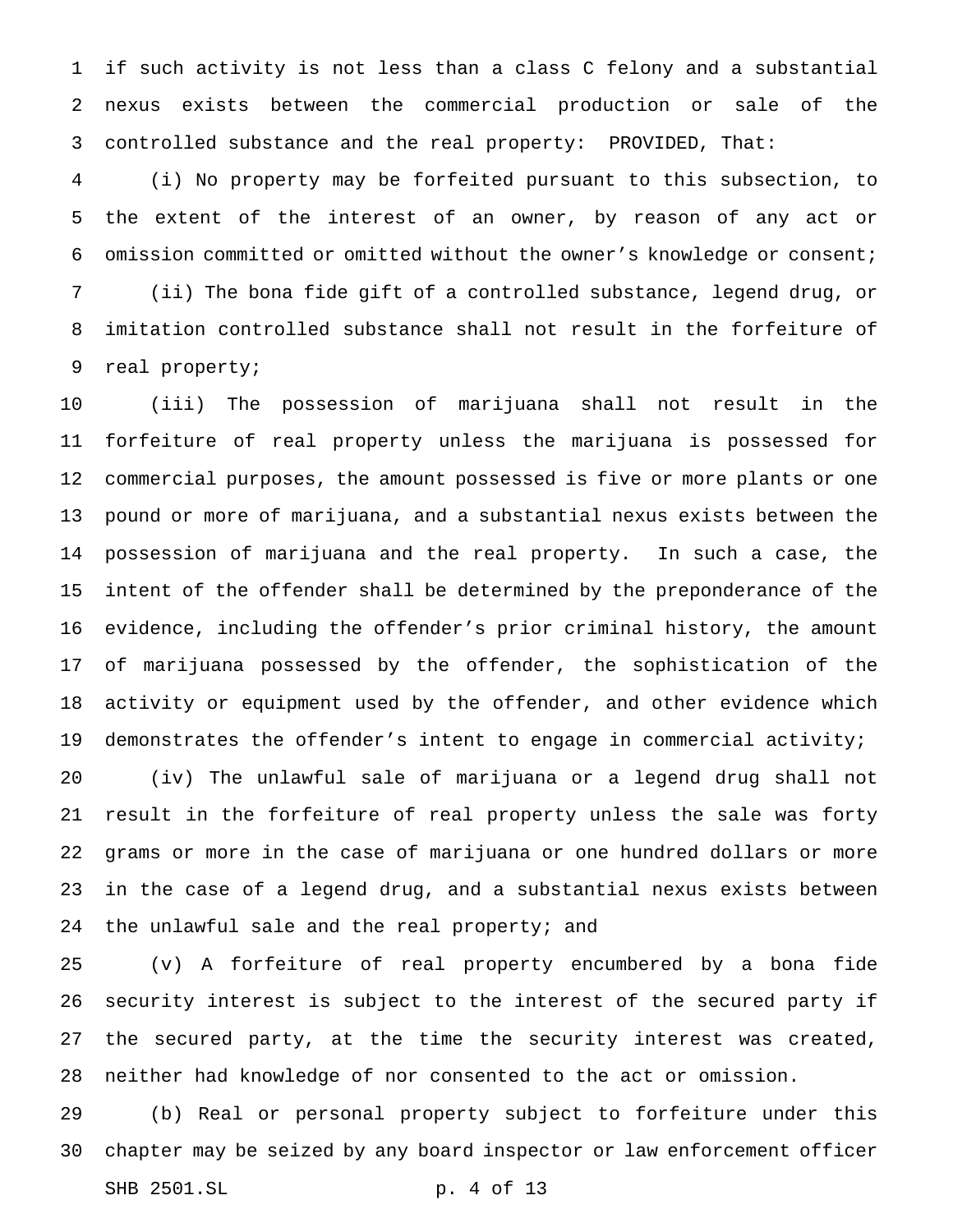of this state upon process issued by any superior court having jurisdiction over the property. Seizure of real property shall include the filing of a lis pendens by the seizing agency. Real property seized under this section shall not be transferred or otherwise conveyed until ninety days after seizure or until a judgment of forfeiture is entered, whichever is later: PROVIDED, That real property seized under this section may be transferred or conveyed to any person or entity who acquires title by foreclosure or deed in lieu of foreclosure of a security interest. Seizure of personal property without process may be made if:

 (1) The seizure is incident to an arrest or a search under a search warrant or an inspection under an administrative inspection warrant;

 (2) The property subject to seizure has been the subject of a prior judgment in favor of the state in a criminal injunction or forfeiture 15 proceeding based upon this chapter;

 (3) A board inspector or law enforcement officer has probable cause to believe that the property is directly or indirectly dangerous to health or safety; or

 (4) The board inspector or law enforcement officer has probable cause to believe that the property was used or is intended to be used in violation of this chapter.

 (c) In the event of seizure pursuant to subsection (b), proceedings for forfeiture shall be deemed commenced by the seizure. The law enforcement agency under whose authority the seizure was made shall cause notice to be served within fifteen days following the seizure on the owner of the property seized and the person in charge thereof and any person having any known right or interest therein, including any community property interest, of the seizure and intended forfeiture of the seized property. Service of notice of seizure of real property shall be made according to the rules of civil procedure. However, the

p. 5 of 13 SHB 2501.SL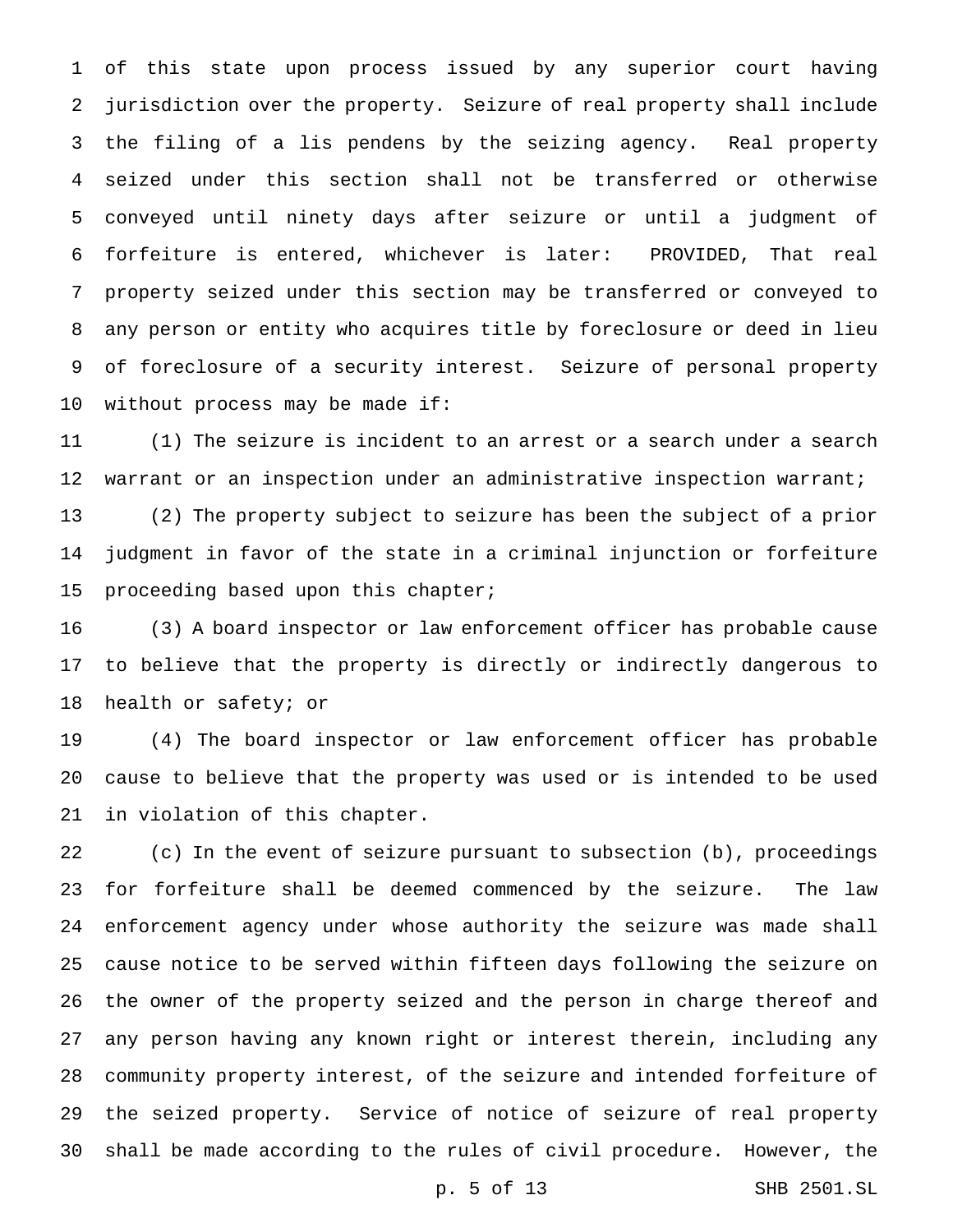state may not obtain a default judgment with respect to real property against a party who is served by substituted service absent an affidavit stating that a good faith effort has been made to ascertain if the defaulted party is incarcerated within the state, and that there is no present basis to believe that the party is incarcerated within the state. The notice of seizure in other cases may be served by any method authorized by law or court rule including but not limited to service by certified mail with return receipt requested. Service by mail shall be deemed complete upon mailing within the fifteen day period following the seizure.

 (d) If no person notifies the seizing law enforcement agency in writing of the person's claim of ownership or right to possession of 13 items specified in subsection  $(a)(4)$ ,  $(a)(7)$ , or  $(a)(8)$  of this section within forty-five days of the seizure in the case of personal property and ninety days in the case of real property, the item seized shall be deemed forfeited. The community property interest in real property of a person whose spouse committed a violation giving rise to seizure of the real property may not be forfeited if the person did not participate in the violation.

 (e) If any person notifies the seizing law enforcement agency in writing of the person's claim of ownership or right to possession of 22 items specified in subsection  $(a)(2)$ ,  $(a)(3)$ ,  $(a)(4)$ ,  $(a)(5)$ ,  $(a)(6)$ , (a)(7), or (a)(8) of this section within forty-five days of the seizure in the case of personal property and ninety days in the case of real property, the person or persons shall be afforded a reasonable opportunity to be heard as to the claim or right. The hearing shall be before the chief law enforcement officer of the seizing agency or the chief law enforcement officer's designee, except where the seizing agency is a state agency as defined in RCW 34.12.020(4), the hearing shall be before the chief law enforcement officer of the seizing agency SHB 2501.SL p. 6 of 13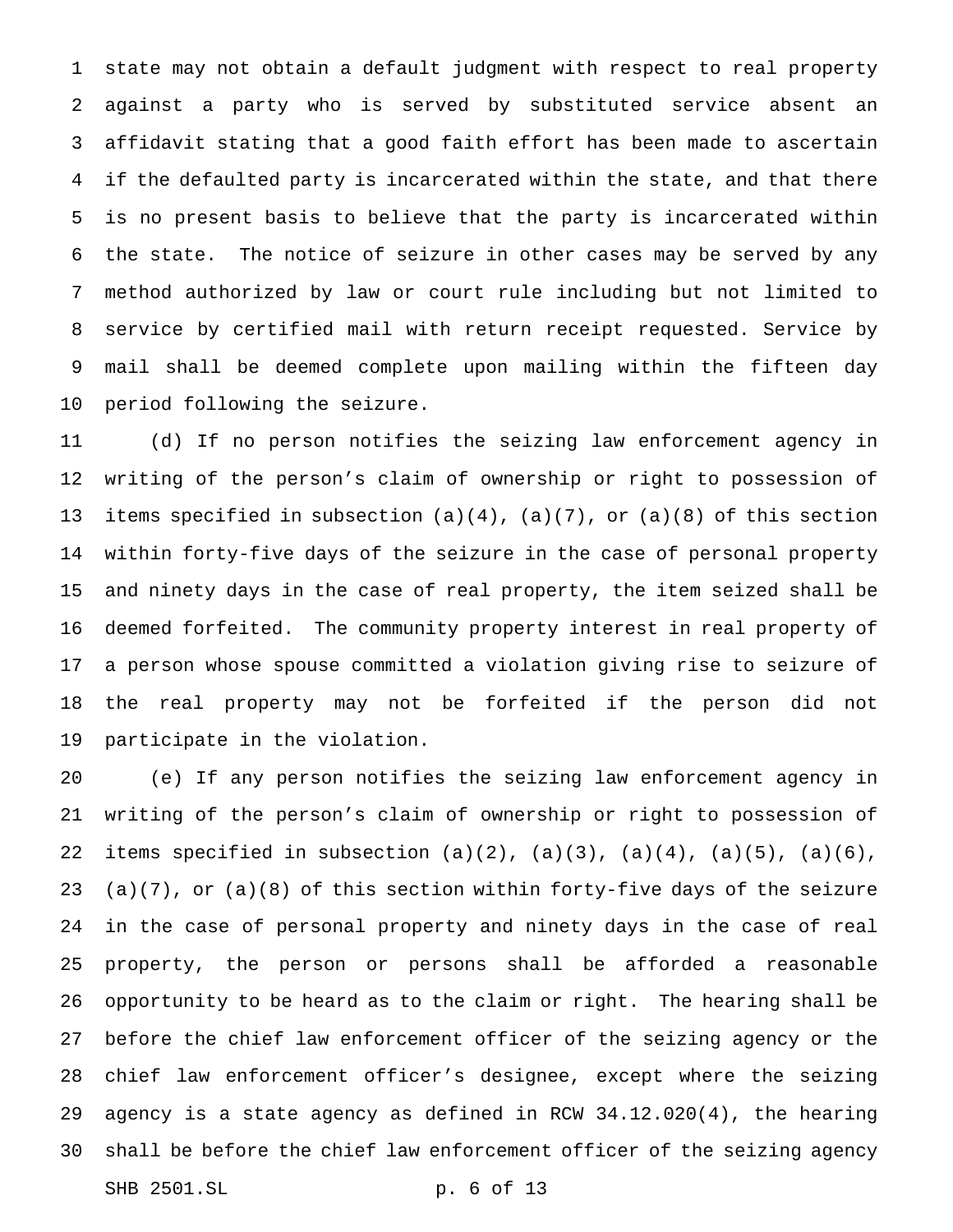or an administrative law judge appointed under chapter 34.12 RCW, except that any person asserting a claim or right may remove the matter to a court of competent jurisdiction if the aggregate value of the article or articles involved is more than five hundred dollars. The court to which the matter is to be removed shall be the district court 6 when  $((such) )$  the aggregate value  $((is ten thousand dollars or less))$  of personal property is within the jurisdictional limit set forth in 8 RCW 3.66.020. A hearing before the seizing agency and any appeal therefrom shall be under Title 34 RCW. In a court hearing between two or more claimants to the article or articles involved, the prevailing party shall be entitled to a judgment for costs and reasonable attorney's fees. In cases involving personal property, the burden of producing evidence shall be upon the person claiming to be the lawful owner or the person claiming to have the lawful right to possession of the property. In cases involving real property, the burden of producing evidence shall be upon the law enforcement agency. The burden of proof that the seized real property is subject to forfeiture shall be upon the law enforcement agency. The seizing law enforcement agency shall promptly return the article or articles to the claimant upon a determination by the administrative law judge or court that the claimant is the present lawful owner or is lawfully entitled to possession thereof of items specified in subsection (a)(2), (a)(3), 23 (a)(4), (a)(5), (a)(6), (a)(7), or (a)(8) of this section.

 (f) When property is forfeited under this chapter the board or seizing law enforcement agency may:

 (1) Retain it for official use or upon application by any law enforcement agency of this state release such property to such agency 28 for the exclusive use of enforcing the provisions of this chapter;

29 (2) ( $(\frac{1}{1})$ ) Sell that which is not required to be destroyed by law 30 and which is not harmful to the public((<del>. The proceeds and all moneys</del>

p. 7 of 13 SHB 2501.SL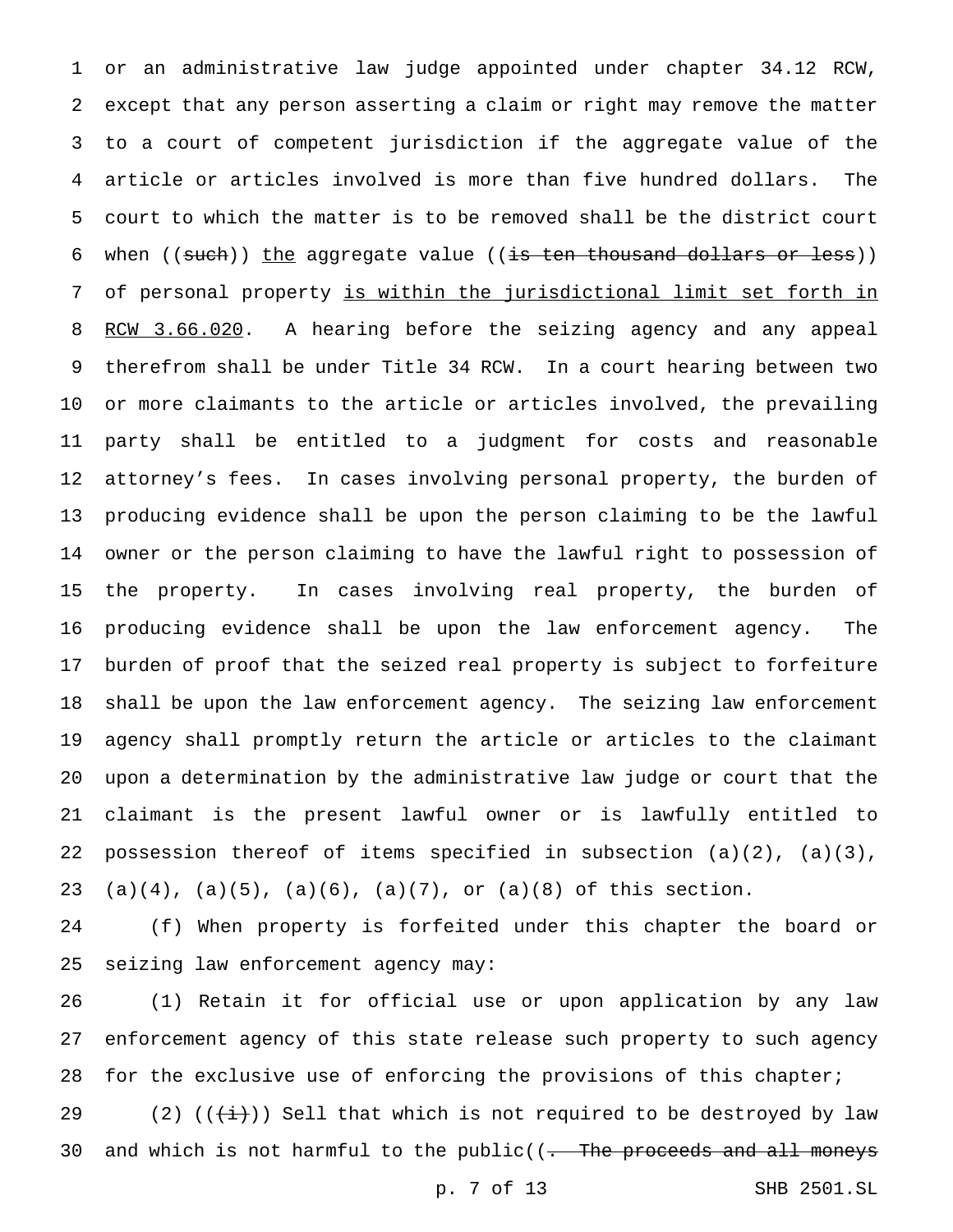forfeited under this title shall be used for payment of all proper expenses of the investigation leading to the seizure, including any money delivered to the subject of the investigation by the law 4 enforcement agency, and of the proceedings for forfeiture and sale, 5 including expenses of seizure, maintenance of custody, advertising, actual costs of the prosecuting or city attorney, and court costs. Money remaining after the payment of all expenses shall be distributed 8 as follows:

9 (A) Twenty-five percent of the money derived from the forfeiture of 10 real property and seventy-five percent of the money derived from the 11 forfeiture of personal property shall be deposited in the general fund 12 of the state, county, and/or city of the seizing law enforcement agency 13 a<del>nd shall be used exclusively for the expansion or improvement of law</del> 14 enforcement services. These services may include the creation of 15 reward funds for the purpose of rewarding informants who supply 16 information leading to the arrest, prosecution and conviction of 17 persons who violate laws relating to controlled substances. Such 18 moneys shall not supplant preexisting funding sources;

19 (B) Twenty-five percent of money derived from the forfeiture of 20 real property and twenty-five percent of money derived from the 21 forfeiture of personal property shall be remitted to the state 22 treasurer for deposit in the public safety and education account 23 established in RCW 43.08.250;

24 (C) Until July 1, 1995, fifty percent of money derived from the forfeiture of real property shall be remitted to the state treasurer for deposit in the drug enforcement and education account under RCW 69.50.520, on and after July 1, 1995, the fifty percent of the money shall be remitted in the same manner as the twenty-five percent of the 29 money remitted under  $(2)(i)(A)$  of this subsection; and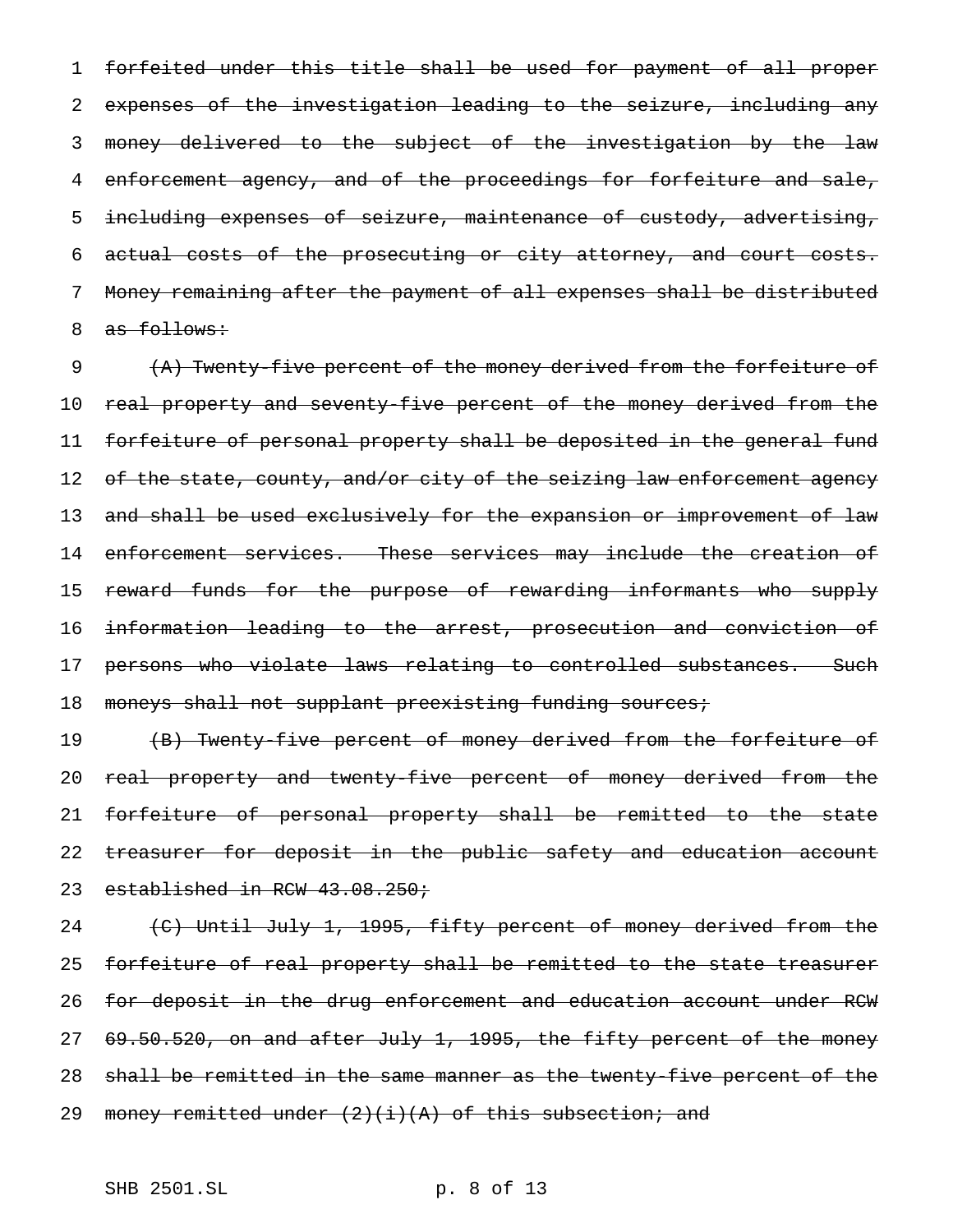(D) If an investigation involves a seizure of moneys and proceeds having an aggregate value of less than five thousand dollars, the moneys and proceeds may be deposited in total in the general fund of 4 the governmental unit of the seizing law enforcement agency and shall 5 be appropriated exclusively for the expansion of narcotics enforcement services. Such moneys shall not supplant preexisting funding sources. (ii) Money deposited according to this section must be deposited within ninety days of the date of final disposition of either the 9 administrative seizure or the judicial seizure));

 (3) Request the appropriate sheriff or director of public safety to take custody of the property and remove it for disposition in accordance with law; or

 (4) Forward it to the drug enforcement administration for disposition.

 (g)(1) When property is forfeited, the seizing agency shall keep a 16 record indicating the identity of the prior owner, if known, a 17 description of the property, the disposition of the property, the value 18 of the property at the time of seizure, and the amount of proceeds 19 realized from disposition of the property.

 (2) Each seizing agency shall retain records of forfeited property for at least seven years.

22 (3) Each seizing agency shall file a report including a copy of the 23 records of forfeited property with the state treasurer each calendar quarter.

 (4) The quarterly report need not include a record of forfeited property that is still being held for use as evidence during the 27 investigation or prosecution of a case or during the appeal from a conviction.

 (h)(1) By January 31st of each year, each seizing agency shall 30 remit to the state treasurer an amount equal to ten percent of the net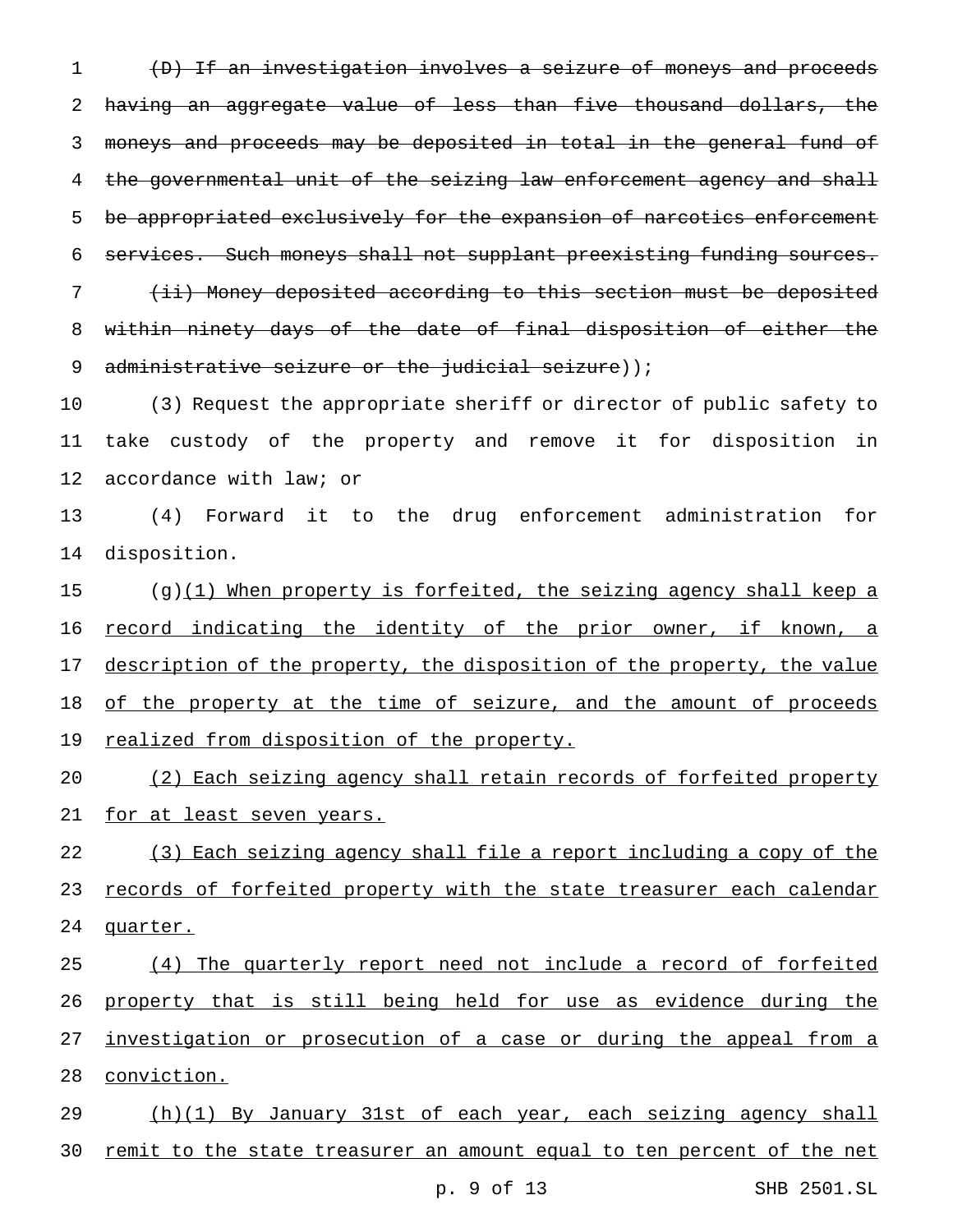1 proceeds of any property forfeited during the preceding calendar year. 2 Money remitted shall be deposited in the drug enforcement and education 3 account under RCW 69.50.520.

 (2) The net proceeds of forfeited property is the value of the forfeitable interest in the property after deducting the cost of satisfying any bona fide security interest to which the property is subject at the time of seizure; and in the case of sold property, after deducting the cost of sale, including reasonable fees or commissions 9 paid to independent selling agents, and the cost of any valid landlord's claim for damages under subsection (n) of this section.

11 (3) The value of sold forfeited property is the sale price. The 12 <u>value of retained forfeited property is the fair market value of the</u> 13 property at the time of seizure, determined when possible by reference 14 to an applicable commonly used index, such as the index used by the 15 department of licensing for valuation of motor vehicles. A seizing 16 agency may use, but need not use, an independent qualified appraiser to 17 determine the value of retained property. If an appraiser is used, the 18 value of the property appraised is net of the cost of the appraisal. 19 The value of destroyed property and retained firearms or illegal 20 property is zero.

21 (i) Forfeited property and net proceeds not required to be paid to 22 the state treasurer shall be retained by the seizing law enforcement 23 agency exclusively for the expansion and improvement of controlled 24 substances related law enforcement activity. Money retained under this 25 section may not be used to supplant pre-existing funding sources.

 (j) Controlled substances listed in Schedule I, II, III, IV, and V that are possessed, transferred, sold, or offered for sale in violation of this chapter are contraband and shall be seized and summarily forfeited to the state. Controlled substances listed in Schedule I, II, III, IV, and V, which are seized or come into the possession of the SHB 2501.SL p. 10 of 13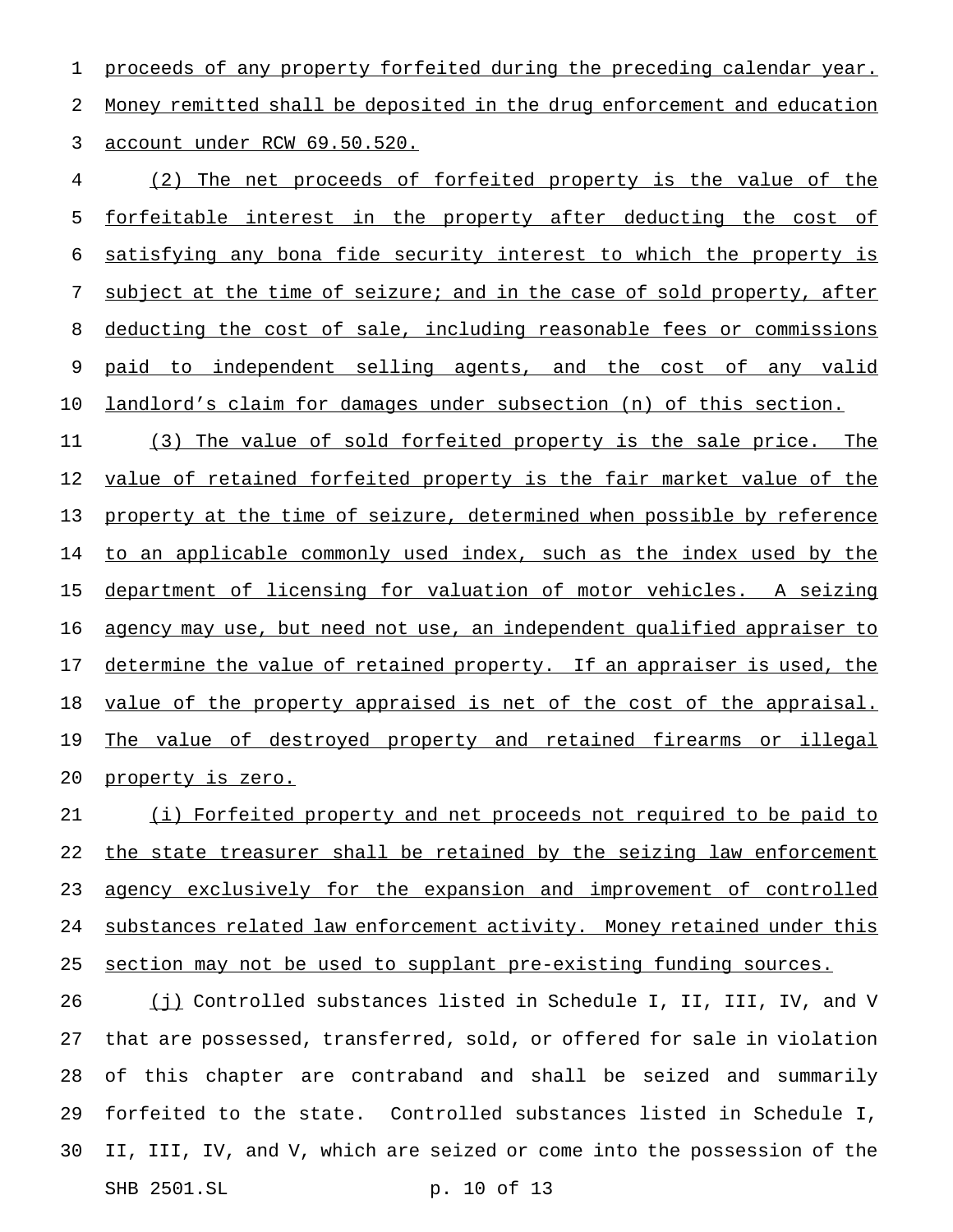board, the owners of which are unknown, are contraband and shall be summarily forfeited to the board.

 $((+h))$   $(k)$  Species of plants from which controlled substances in Schedules I and II may be derived which have been planted or cultivated in violation of this chapter, or of which the owners or cultivators are unknown, or which are wild growths, may be seized and summarily forfeited to the board.

8 ( $(\overline{\pm})$ ) (1) The failure, upon demand by a board inspector or law enforcement officer, of the person in occupancy or in control of land or premises upon which the species of plants are growing or being stored to produce an appropriate registration or proof that he is the holder thereof constitutes authority for the seizure and forfeiture of the plants.

 $((\{\dagger\})$ )  $(m)$  Upon the entry of an order of forfeiture of real property, the court shall forward a copy of the order to the assessor of the county in which the property is located. Orders for the forfeiture of real property shall be entered by the superior court, subject to court rules. Such an order shall be filed by the seizing agency in the county auditor's records in the county in which the real property is located.

 (n) A landlord may assert a claim against proceeds from the sale of assets seized and forfeited under subsection (f)(2) of this section, 23 only if:

24 (1) A law enforcement officer, while acting in his or her official 25 capacity, directly caused damage to the complaining landlord's property while executing a search of a tenant's residence; and

27 (2) The landlord has applied any funds remaining in the tenant's deposit, to which the landlord has a right under chapter 59.18 RCW, to cover the damage directly caused by a law enforcement officer prior to asserting a claim under the provisions of this section;

p. 11 of 13 SHB 2501.SL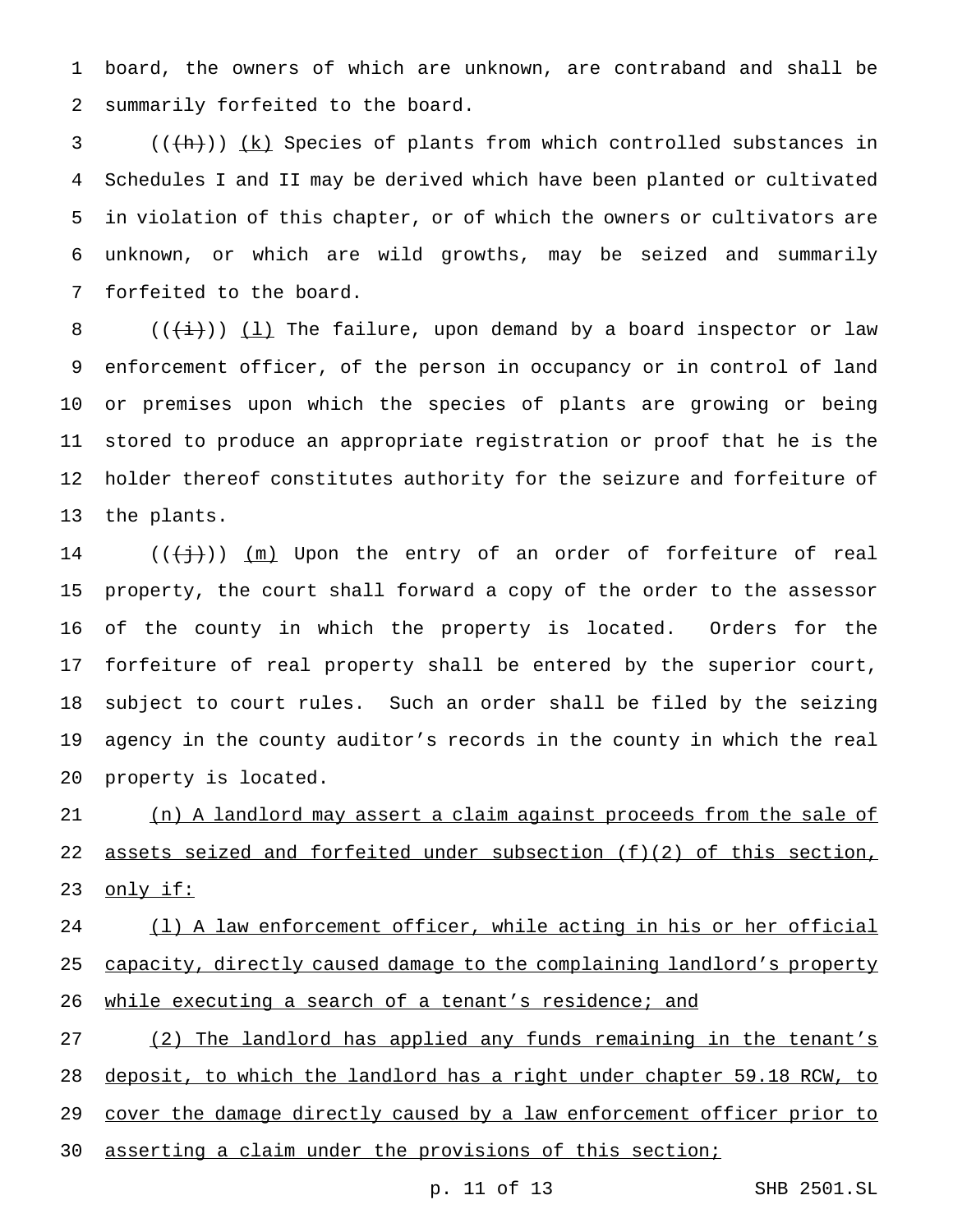(i) Only if the funds applied under (2) of this subsection are insufficient to satisfy the damage directly caused by a law enforcement officer, may the landlord seek compensation for the damage by filing a claim against the governmental entity under whose authority the law 5 enforcement agency operates within thirty days after the search;

 (ii) Only if the governmental entity denies or fails to respond to the landlord's claim within sixty days of the date of filing, may the landlord collect damages under this subsection by filing within thirty 9 days of denial or the expiration of the sixty-day period, whichever occurs first, a claim with the seizing law enforcement agency. The seizing law enforcement agency must notify the landlord of the status 12 of the claim by the end of the thirty-day period. Nothing in this 13 section requires the claim to be paid by the end of the sixty-day or 14 thirty-day period.

 (3) For any claim filed under (2) of this subsection, the law enforcement agency shall pay the claim unless the agency provides substantial proof that the landlord either:

 (i) Knew or consented to actions of the tenant in violation of this 19 chapter or chapter 69.41 or 69.52 RCW; or

 (ii) Failed to respond to a notification of the illegal activity, provided by a law enforcement agency under RCW 59.18.075, within seven days of receipt of notification of the illegal activity.

(o) The landlord's claim for damages under subsection (n) of this

section may not include a claim for loss of business and is limited to:

(1) Damage to tangible property and clean-up costs;

(2) The lesser of the cost of repair or fair market value of the

27 damage directly caused by a law enforcement officer;

28 (3) The proceeds from the sale of the specific tenant's property

seized and forfeited under subsection (f)(2) of this section; and